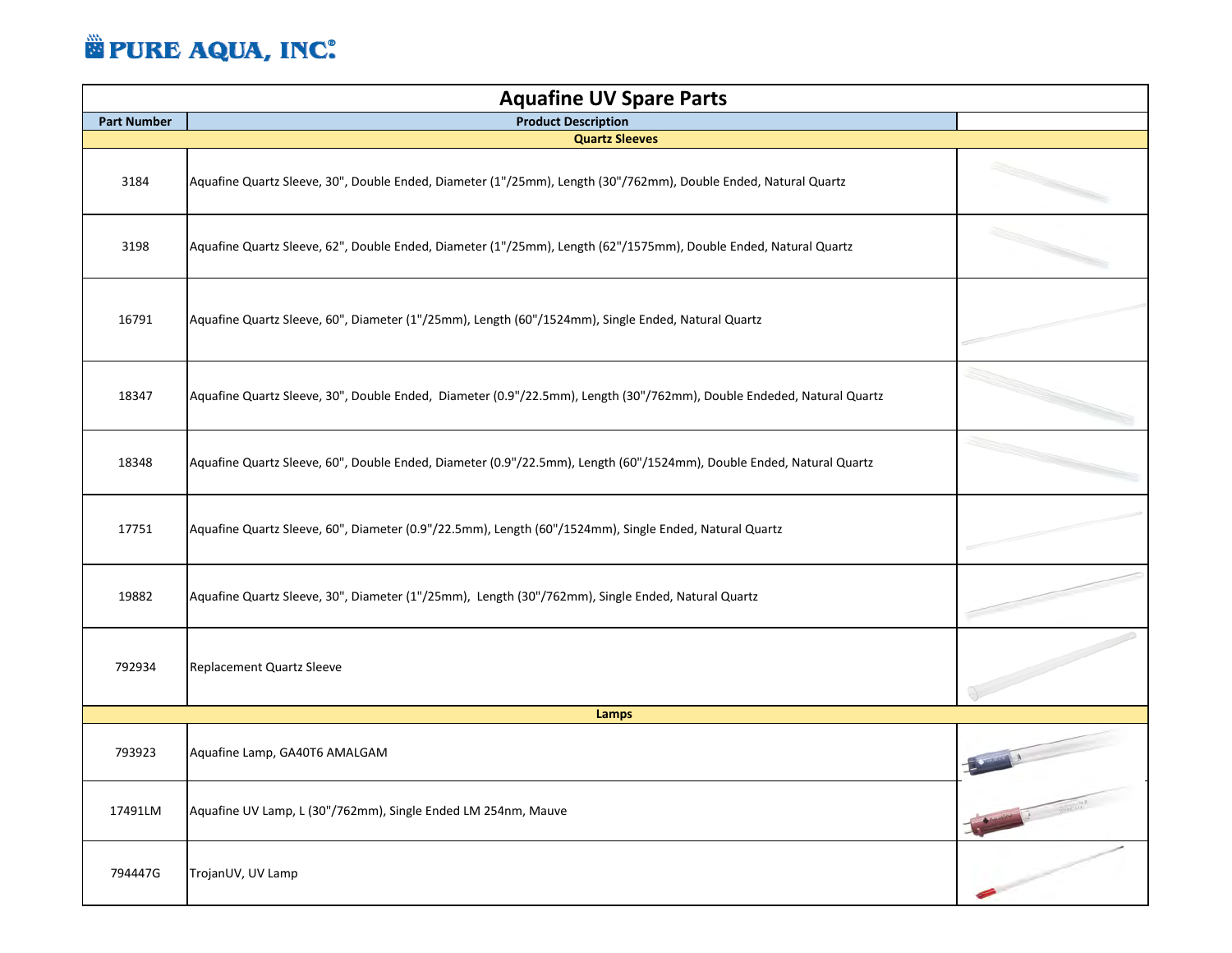## **E PURE AQUA, INC.**

| 3084LM                        | Aquafine UV Lamp, L (30"/762mm), 1-Pin, Double Ended 254nm, Mauve | <b>Charles</b> |  |
|-------------------------------|-------------------------------------------------------------------|----------------|--|
| GOLD-L                        | Aquafine UV Lamp - High Output 60" 254nm Standard                 |                |  |
| SILVER-L                      | Aquafine UV Lamp - High Output 60" 185nm Standard                 |                |  |
| 17820                         | Aquafine UV Lamp, L (60"/1524mm), Single Ended HE 185nm, Violet   |                |  |
| 18063                         | Aquafine UV Lamp, L (30"/762mm), Single Ended 185nm, Blue         |                |  |
| 3095                          | Aquafine UV Lamp, L (60"/1524mm), 1-Pin, Double Ended 185nm, Blue | $\bullet$      |  |
| 794447-0GN                    | Trojan, UV Lamp                                                   |                |  |
| 18059                         | Aquafine UV Lamp, L (30"/762mm), Single Ended 254nm, Green        |                |  |
| 17498                         | Aquafine UV Lamp, L (60"/1524mm), Single Ended 185nm, Blue        |                |  |
| 52885-DS30Z                   | Aquafine UV Lamp, L (30"/762mm), 5-Pin HX 254nm, Copper (Colour)  |                |  |
| 52885-DS15Z                   | Aquafine UV Lamp, L (15"/381mm), 5-Pin HX 254nm, Copper (Colour)  | A Aquatine     |  |
| 52885-DS60Z                   | Aquafine UV Lamp, L (60"/1524mm), 5-Pin HX 254nm, Copper (Colour) |                |  |
| 52885-TS60N                   | Aquafine UV Lamp, L (60"/1524mm), 5-Pin HX 185nm, Magenta         |                |  |
| <b>Lamp Driver / Ballasts</b> |                                                                   |                |  |
| 43474-3                       | Aquafine Lamp Driver, LP GHO 100-240V                             |                |  |